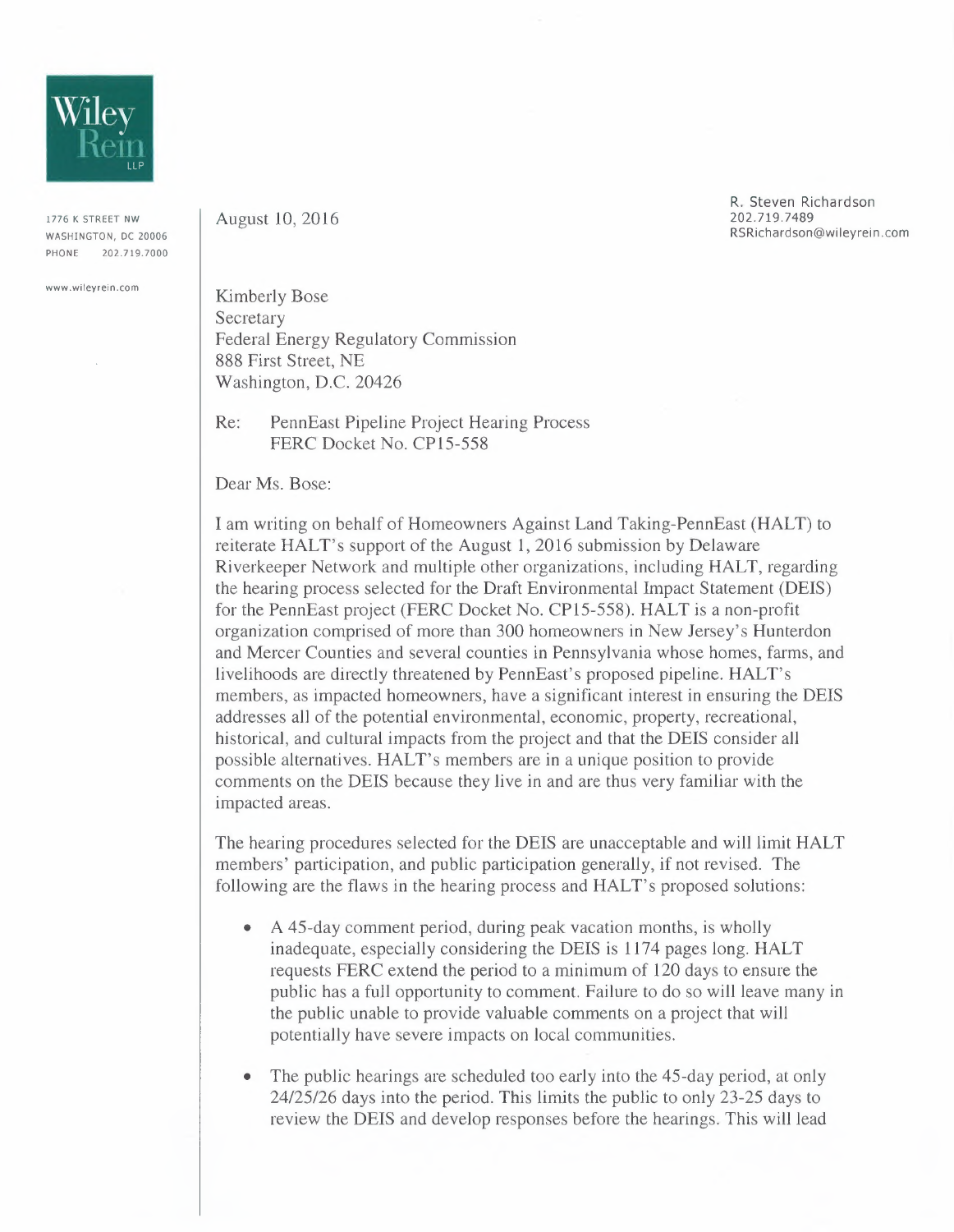

Kimberly Bose August 10,2016 Page 2

> to underdeveloped comments, which deprives the public of a meaningful opportunity to comment. The hearings should be scheduled 100 days into the proposed 120-day period to provide sufficient time for review prior to the hearings.

- HALT strongly objects to the public hearing format, which we understand to be individuals speaking to stenographers rather than speaking in a group setting. This format deprives the public of the ability to support each other's views and to gather information from each other regarding the impacts. It prevents the public from building off of each other's comments, which in turn prevents FERC from seeing the big picture, rather than just fragmented individual comments. If the format is only private comments to a stenographer, then it is neither "public" nor a "hearing" as understood by NEPA. We request FERC clarify what the format will be and ensure comments are made in a group setting with ample time for each individual to participate.
- The locations for the hearings are not sufficiently accessible. Several of the locations are hard to find, have insufficient space, have insufficient parking, and are too far from impacted communities, all of which will limit participation. FERC must select locations that are larger and more closely located to all citizens potentially impacted by the project.
- FERC failed to clearly identify the deadline for comments. The OEIS states the deadline is September 5 whereas the Notice says the deadline is September 12. This inconsistency prevents the public from planning when and how to develop and submit comments. **It** also likely will cause the public to submit untimely comments because of confusion regarding the date. While HALT strongly urges FERC to extend the deadline, if FERC insists on the shorter comment period, it must at a minimum clearly state when the period ends.

The multiple flaws in the hearing process limit participation by HALT members, and the public as a whole, in the DEIS comment period. This deprives HALT members of their rights and deprives FERC of information vital to completing the NEPA process. Establishing a hearing process that limits participation also jeopardizes HALT members' properties, drinking water, air quality, and many other environmental and cultural resources by preventing FERC from making a fully